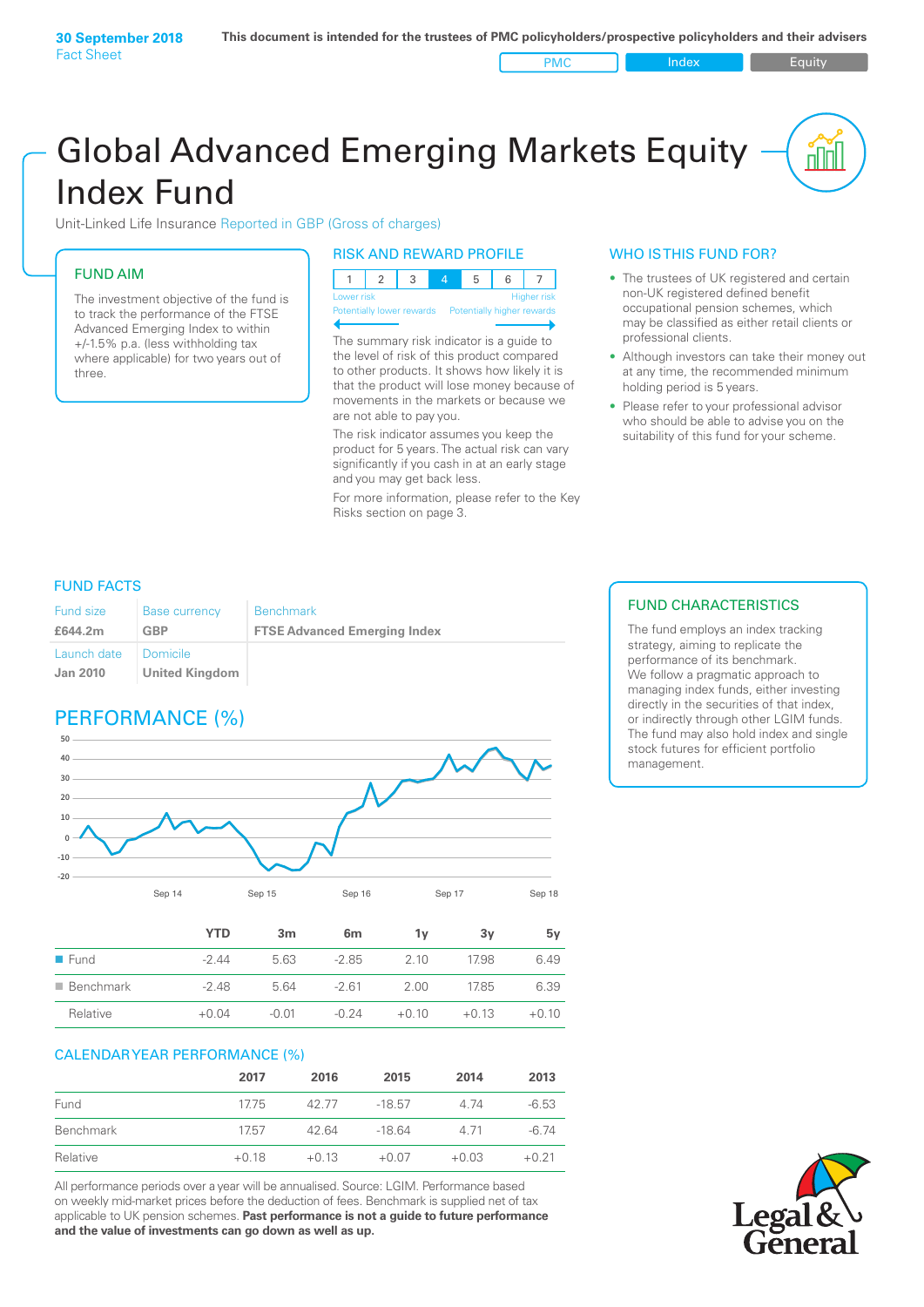### Global Advanced Emerging Markets Equity Index Fund

Unit-Linked Life Insurance Reported in GBP (Gross of charges)

### PORTFOLIO BREAKDOWN

All data source LGIM unless otherwise stated. Totals may not sum due to rounding. In order to minimise transaction costs, the Fund will not always own all the assets that constitute the index and on occasion it will own assets that are not in the index.



#### SECTOR (%)

| $\blacksquare$ Financials         | 26.0 |
|-----------------------------------|------|
| ■ Technology                      | 15.3 |
| ■ Consumer Services               | 13.1 |
| ■ Basic Materials                 | 119  |
| $\blacksquare$ Industrials        | 9.9  |
| Consumer Goods                    | 8.1  |
| $\blacksquare$ Telecommunications | 54   |
| $\Box$ Oil & Gas                  | 3.7  |
| $\blacksquare$ Utilities          | 28   |
| $\Box$ Other                      | 4 N  |
|                                   |      |



| $\blacksquare$ Large | 78.8 |
|----------------------|------|
| $\blacksquare$ Mid   | 16.9 |
| $\blacksquare$ Small | 0.1  |
| $\blacksquare$ Micro | 0.0  |
| Cash and Equivalents | 49   |

■ Top 10 holdings 28.7% Rest of portfolio 71.3% No. of holdings in fund 433 No. of holdings in index 465

| Taiwan Semiconductor Manufacturing | 11 O |
|------------------------------------|------|
| Naspers                            | 5.2  |
| Vale SA                            | 28   |
| Hon Hai Precision Industry         | 2.0  |
| Itau Unibanco Holding SA           | 18   |
| PTT PCL                            | 1.3  |
| Banco Bradesco S/A                 | 13   |
| America Movil                      | 12   |
| Ambey SA                           | 11   |
| Femsa                              | 11   |
|                                    |      |

#### COUNTRY (%)

|    | Taiwan       | 33.5 |  |
|----|--------------|------|--|
|    | South Africa | 18.1 |  |
|    | Brazil       | 18.0 |  |
|    | Mexico       | 9.4  |  |
|    | Thailand     | 9.2  |  |
|    | Malaysia     | 8.0  |  |
| С× | Turkey       | 1.7  |  |
| Œ  | Greece       | 0.9  |  |
|    | Hungary      | 0.8  |  |
|    | : Other      | 0.5  |  |
|    |              |      |  |



comprises 25 fund managers, supported by two analysts. Management oversight is provided by the Global Head of Index Funds. The team has average industry experience of 15 years, of which seven years has been at LGIM, and is focused on achieving the equally important objectives of close tracking and maximising returns.